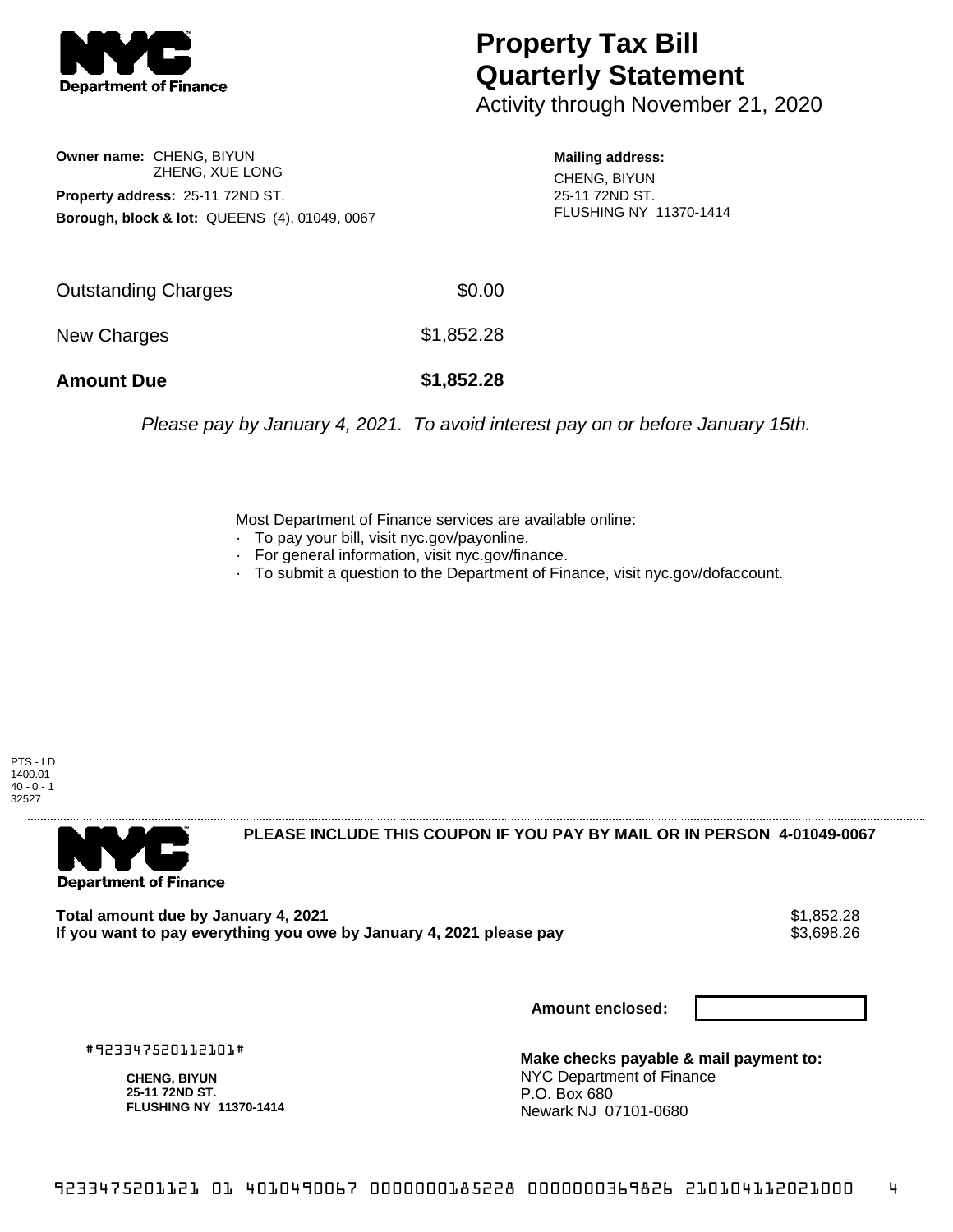

| <b>Billing Summary</b>                                                     | <b>Activity Date Due Date</b> | Amount        |
|----------------------------------------------------------------------------|-------------------------------|---------------|
| Outstanding charges including interest and payments                        |                               | \$0.00        |
| <b>Finance-Property Tax</b>                                                | 01/01/2021                    | \$1,874.74    |
| Adopted Tax Rate                                                           |                               | $$-22.46$     |
| <b>Total amount due</b>                                                    |                               | \$1,852.28    |
| <b>Tax Year Charges Remaining</b>                                          | <b>Activity Date Due Date</b> | <b>Amount</b> |
| <b>Finance-Property Tax</b>                                                | 04/01/2021                    | \$1,874.74    |
| <b>Adopted Tax Rate</b>                                                    |                               | $$-22.46$     |
| Total tax year charges remaining                                           |                               | \$1,852.28    |
| If you want to pay everything you owe by January 4, 2021 please pay        |                               | \$3,698.26    |
| If you pay everything you owe by January 4, 2021, you would save:          |                               | \$6.30        |
| How We Calculated Your Property Tax For July 1, 2020 Through June 30, 2021 |                               |               |
|                                                                            | Overall                       |               |
| Tax class 1 - Small Home, Less Than 4 Families                             | <b>Tax Rate</b>               |               |
| Original tax rate billed                                                   | 21.1670%                      |               |
| New Tax rate                                                               | 21.0450%                      |               |
| <b>Estimated Market Value \$835,000</b>                                    |                               |               |
|                                                                            |                               | <b>Taxes</b>  |
| <b>Billable Assessed Value</b>                                             | \$36,826                      |               |
| <b>Taxable Value</b>                                                       | \$36,826 x 21.0450%           |               |
| <b>Tax Before Abatements and STAR</b>                                      | \$7,750.04                    | \$7,750.04    |
| Basic Star - School Tax Relief                                             | $$-1,410.00$                  | $$-296.00**$  |
| Annual property tax                                                        |                               | \$7,454.04    |
| Original property tax billed in June 2020                                  |                               | \$7,498.96    |
| <b>Change In Property Tax Bill Based On New Tax Rate</b>                   |                               | $$-44.92$     |

Please call 311 to speak to a representative to make a property tax payment by telephone.

## **Home banking payment instructions:**

- 1. **Log** into your bank or online bill pay website.
- 2. **Add** the new payee: NYC DOF Property Tax. Enter your account number, which is your boro, block and lot, as it appears here: 4-01049-0067 . You may also need to enter the address for the Department of Finance. The address is P.O. Box 680, Newark NJ 07101-0680.
- 3. **Schedule** your online payment using your checking or savings account.

## **Did Your Mailing Address Change?**

If so, please visit us at **nyc.gov/changemailingaddress** or call **311.**

When you provide a check as payment, you authorize us either to use information from your check to make a one-time electronic fund transfer from your account or to process the payment as a check transaction.